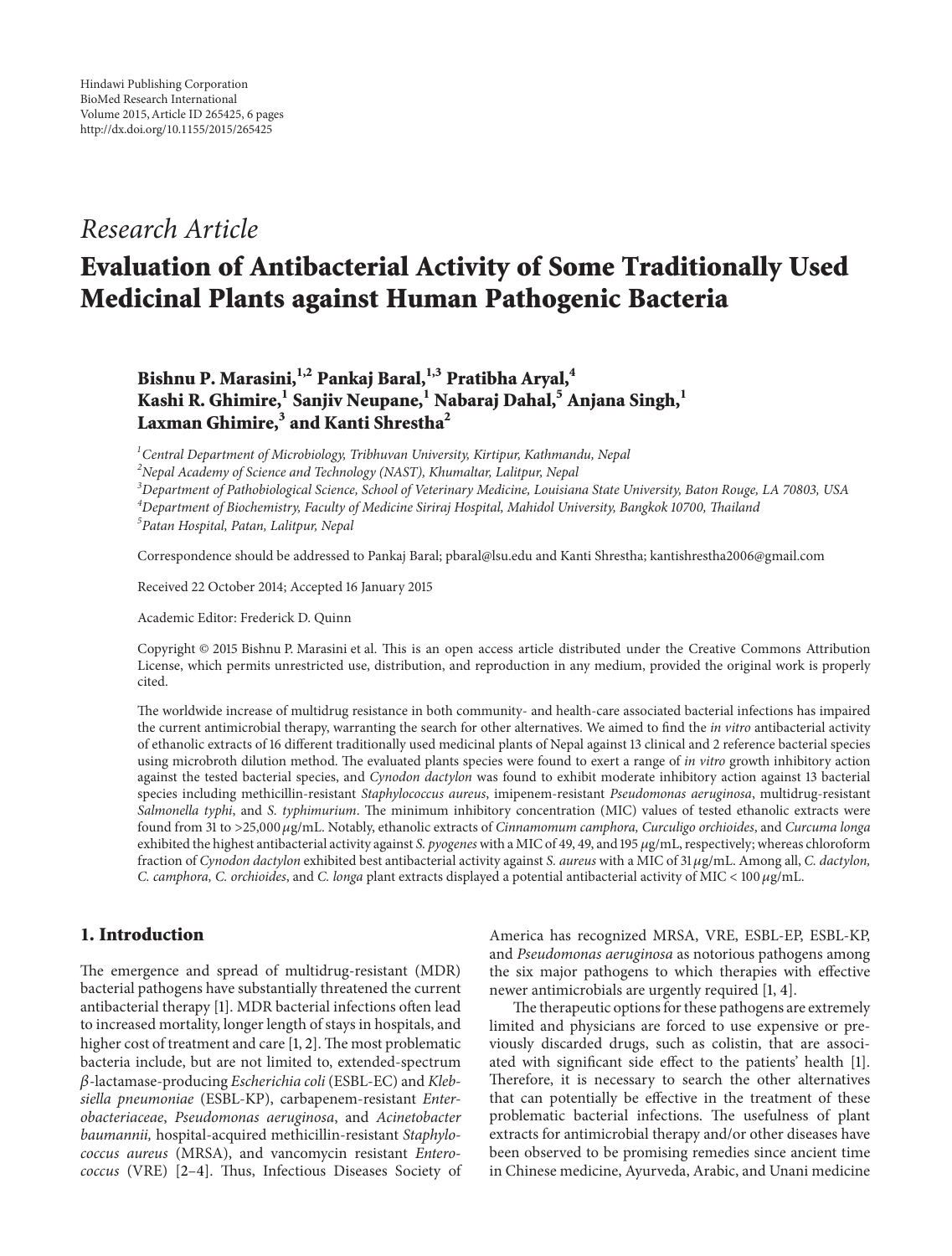[5]. The inclusion of traditionally used medicines including phytomedicine, if they prove safe and effective, into national health care system is suggested byWorld Health Organization [5]. Although a large number of medicinal plants (>500 plants) have been reported to be used by Nepalese people since a long time for primary health care, there has been a paucity in data regarding their *in vitro* or *in vivo* efficacy [6]. In this study, we aimed to determine the *in vitro* antibacterial activity of extracts from some selected medicinal plants from Nepal against the most common bacterial pathogens including MDR bacteria. The sixteen selected plants in this study have remained as integral part of traditional medicine in Nepal to treat different types of infectious diseases, including diarrhea, respiratory tract infection, cholera, and skin and wound infections (Table 1).

## **2. Materials and Methods**

*2.1. Plant Materials and Extract Preparation.* Popular plants used in traditional medicine by the Nepalese people across the country, based upon previous ethnobotanical literatures and potential medicinal values as judged by local healers, were screened and selected to include in the present study. The collected plants were identified at the National Herbarium and Plant Laboratories, Kathmandu, and the voucher specimens have been deposited at National Academy of Science and Technology, Nepal. The most potential parts of the plants that could exhibit antimicrobial activity as judged by the traditional trend for the parts to be used for the treatment of diseases were selected for the study (Table 1). All collected plant materials were air-dried at room temperature under shade, and pulverized into fine powder and processed for extract isolation. The elaborated steps for the isolation and processing of the plant materials are covered in supplementary information (details are in Supplementary Material available online at http://dx.doi.org/10.1155/2015/265425).

#### *2.2. Antimicrobial Testing*

*2.2.1. Bacteria.* A total of 15 bacterial species were used in the study, which includes ten Gram-negative bacteria (clinical strains: ESBL-EC, *Citrobacter freundii*, *Enterobacter cloacae*, ESBL-KP, imipenem-resistant *P. aeruginosa*, *S. enteritidis*, MDR *S. typhi*, *S. typhimurium,* and *Vibrio cholerae* and a reference strain *E. coli* ATCC 25922) and five Gram-positive bacteria (clinical strains: MRSA, *Enterococcus faecalis*, *Streptococcus agalactiae,* and *S. pyogenes* and a reference stain *S. aureus* ATCC 25923). All of the tested bacteria were identified and characterized by culturing in the specific appropriate media followed by the rapid testing (Gram's stain, catalase, oxidase, coagulase, and bile solubility) and the biochemical testing (IMViC (Indole, methyl red, Voges-Proskauer, and citrate), TSI (triple sugar iron), O/F (oxidation/fermentation), urease, and nitrate reduction). Antimicrobial susceptibility was performed for all tested clinical bacterial strains by disk diffusion method following Clinical and Laboratory Standards Institute (CLSI) recommendations

[7]. For the characterization of MDR bacteria, a recently standardized definition for MDR by European Centre for Disease Prevention and Control (ECDC) and Centers for Disease Control and Prevention (CDC) was followed; accordingly MDR was defined as acquired nonsusceptibility to at least one agent in three or more antimicrobial categories [3]. The antibiotic resistance pattern of tested bacteria is shown in Supplemental Table 1.

*2.3. Standardization of Bacterial Suspension.* The bacterial suspensions were standardized following the CLSI guidelines for aerobic bacteria [8]. All of the tested bacteria were grown in Mueller Hinton Broth (MHB, Hi-Media) for 18– 24 h, followed by the matching of bacterial suspension to the turbidity equivalent to 0.5 McFarland solution (1-2  $\times$  $10^8$  CFU/mL) with the addition of sterile saline.

*2.4. Minimum Inhibitory Concentration (MIC) Determination.* Antibacterial activities of the extracts were first screened by agar-well diffusion method as described previously [9]. The MIC testing was performed for all the plant extracts that were judged as active (inhibition zone > 7 mm) against at least one test organism by agar-well diffusion method. The MIC values were determined by microbroth dilution method using 96-well plates (detailed procedure is in Supplementary Material).

#### **3. Results and Discussion**

A total of 16 ethanolic extracts from 16 nonrepetitive plants were tested for antibacterial activity qualitatively as well as quantitatively against the 13 clinical bacterial species and the 2 reference bacterial species. The MDR and non-MDR clinical strains used in this work were isolated from human infections diagnosed in a tertiary care hospital of Nepal (Supplemental Table 1). Although some extracts exhibited a good antibacterial activity towards different tested bacterial isolates, many plant extracts exhibited a limited antibacterial activity against the test bacterial isolates as judged by their higher MIC values (Table 2). However, these extracts showed the larger inhibition zone (by agar-well diffusion method, Supplemental Table 2) as well as low MIC values (Table 2) against the Gram-positive bacteria when compared against the Gram-negative bacteria. Our results are in agreement with several previous findings demonstrating greater activity of the plant extracts towards Gram-positive bacteria compared to Gram-negative bacteria [10, 11]. One of the most plausible reasons behind such observation, as also mentioned by others, is the different nature of cell wall among Grampositive and Gram-negative bacteria [11]; however efflux pump system of Gram-negative bacteria may mediate for such difference [12].

The strongest antibacterial activity (MIC =  $49 \mu g/mL$ ) was observed for the extracts from *Curculigo orchioides* and *Cinnamomum camphora* against *S. pyogenes,* followed by *Curcuma longa* extract against *E. faecalis* (MIC = 98  $\mu$ g/mL) (Table 2), establishing the traditional values of the use of these plants for the remedies of bronchitis, and skin and/or wound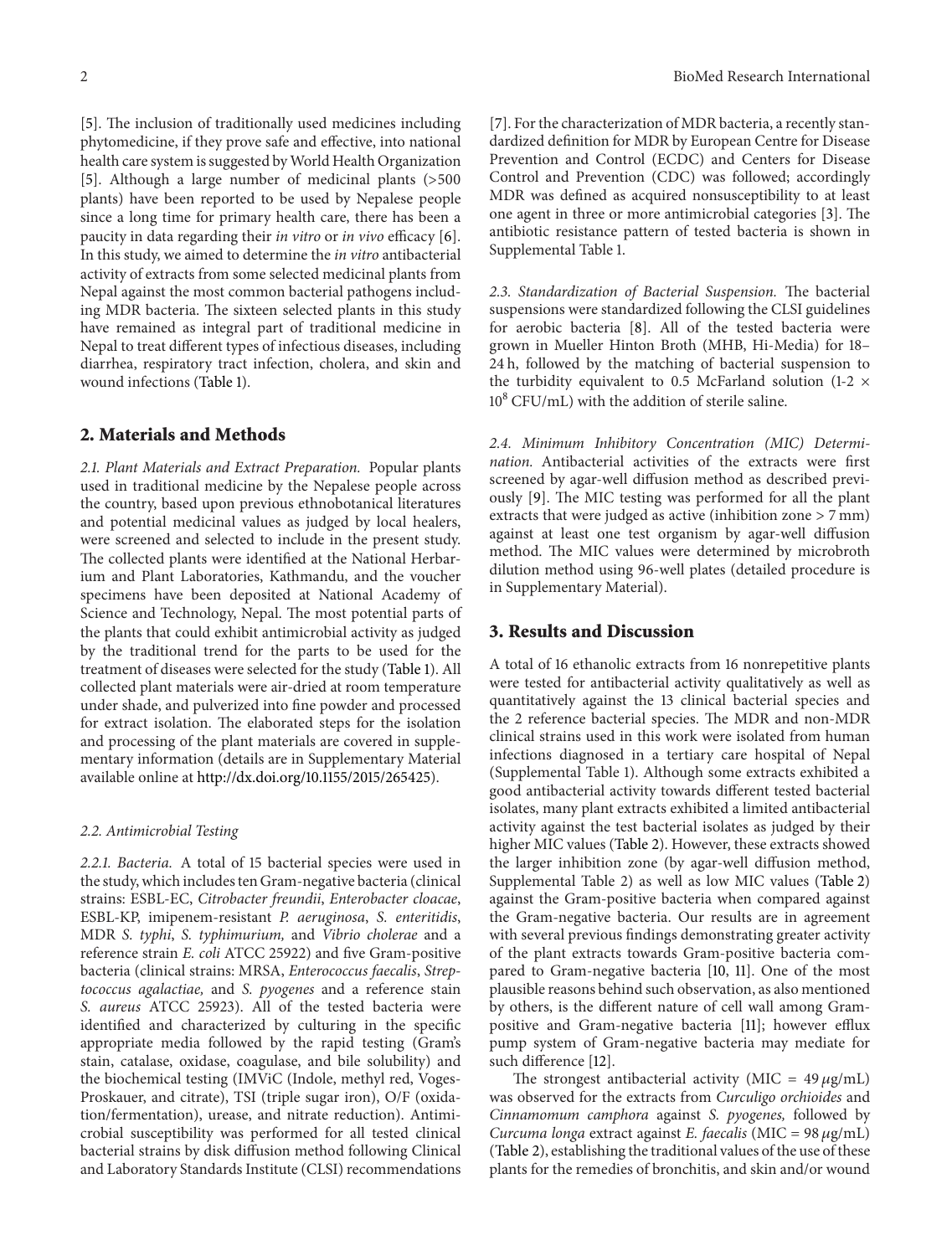|                  |                                                                                        | TABLE I: Ethnomedicinal data of selected plants of Nepal used for the antibacterial activity evaluation. |                          |                                                                                      |                          |
|------------------|----------------------------------------------------------------------------------------|----------------------------------------------------------------------------------------------------------|--------------------------|--------------------------------------------------------------------------------------|--------------------------|
| Voucher number   | Botanical name (family)                                                                | Common (local) name                                                                                      | Parts used traditionally | Ethnomedicinal uses                                                                  | References               |
| KS-7             | Acorus calamus L. (Araceae)                                                            | Sweet flag, Calamus (Bojho)                                                                              | Rhizomes                 | Cough, respiratory tract infections, skin<br>disease, toothache, dysentery           | [19, 20]                 |
| KS-8             | Adhatoda vasica L. (Acanthaceae)                                                       | Malabar nut (Asuro)                                                                                      | Leaves                   | Bronchitis, asthma, diarrhea, dysentery,<br>as anthelmintic                          | [21, 22]                 |
| KS-9             | Artemisia vulgaris L. (Compositae)                                                     | Mugwort (Titepati)                                                                                       | Aerial parts             | Antiseptic, diarrhea, dysmenorrhea,<br>asthma, as anthelmintic                       | [21, 22]                 |
| KS-10            | Asparagus racemosus Wild. (Liliaceae)                                                  | Shatavari (Kurilo)                                                                                       | Rhizomes, stem           | Urinary troubles, diarrhea, as<br>antidysenteric,                                    | [19, 21, 22]             |
| KS-11            | Centella asiatica L. (Umbelliferae)                                                    | Water Pennywort (Ghodtapre)                                                                              | Whole plant              | Skin diseases, urinary tract infection,<br>leprosy, ulcers, indigestion              | [19, 21, 22]             |
| KS-12            | Cinnamomum camphora L. (Lauraceae)                                                     | Camphor (Kapoor)                                                                                         | Leaves, seeds, bark      | bronchopneumonia, epilepsy<br>As antiseptic, bronchitis,                             | $\left[21,\,22\right]$   |
| KS-13            | Curculigo orchioides Gaertn. (Amaryllidaceae)                                          | Black musale (Kalo Musali, Dhusilo)                                                                      | Rhizomes                 | Diarrhea, dysentery, demulcent, diuretic,<br>skin disease                            | $\left[21,\,22\right]$   |
| KS-14            | Curcuma longa L. (Zingiberaceae)                                                       | Turmeric (Besar, Haldi)                                                                                  | Rhizomes                 | Antiseptic, cuts, wounds, as anthelmintic,<br>jaundice, liver disorders              | [19, 21, 22]             |
| KS-15            | Cuscuta reflexa Roxb. (Cuscutaceae)                                                    | Dodder (Aakase beli)                                                                                     | Whole plant              | Fever, stomachache, rheumatism, cuts,<br>wounds, as purgative, as anthelmintic       | [19, 21, 22]             |
| KS-16            | Cynodon dactylon L. (Poaceae)                                                          | Bermudagrass, Doob grass (Dubo)                                                                          | Whole plant              | Cuts, wounds, indigestion, genitourinary<br>disorders                                | [19, 21, 22]             |
| KS-18<br>$KS-17$ | Eupatorium adenophorum Spreng. (Compositae)<br>Drymaria cordata Wild. (Caryophyllaceae | Crofton weed, Eupatory (Banmara)<br>Whitesnow, Chickweed (Abijalo)                                       | Whole plant<br>Leaves    | Laxative, as antifebrile, as antisinusitis<br>Cuts, wounds, boils, as antiseptic     | [19, 21, 22]<br>[21, 22] |
| KS-19            | Ginkgo biloba Spreng. (Ginkgoaceae)                                                    | Ginkgo (Ginkgo)                                                                                          | Leaves                   | disease, as anticoldness, as antinumbness<br>As antiaging, used to treat Alzheimer's | $[21, 22]$               |
| KS-20            | Psidium guajava L. (Myrtaceae)                                                         | Guava (Amba, Belauti)                                                                                    | Leaves, bark             | Diarrhea, dysentery, cuts, wounds, piles,<br>cholera                                 | [21, 22]                 |
| KS-21            | Rauwolfia serpentina L. (Apocynaceae)                                                  | Serpentine (Sarpagandha)                                                                                 | Root                     | snakebite, cuts, wounds, and boils<br>As antidysenteric, as antidote to              | [19, 21, 22]             |
| KS-22            | Swertia chirayita Roxb. (Gentianaceae)                                                 | Chiretta (Chiraito)                                                                                      | Aerial parts             | Skin disease, eczema, as anthelmintic, as<br>antidiarrheal, dyspepsia                | [21, 22]                 |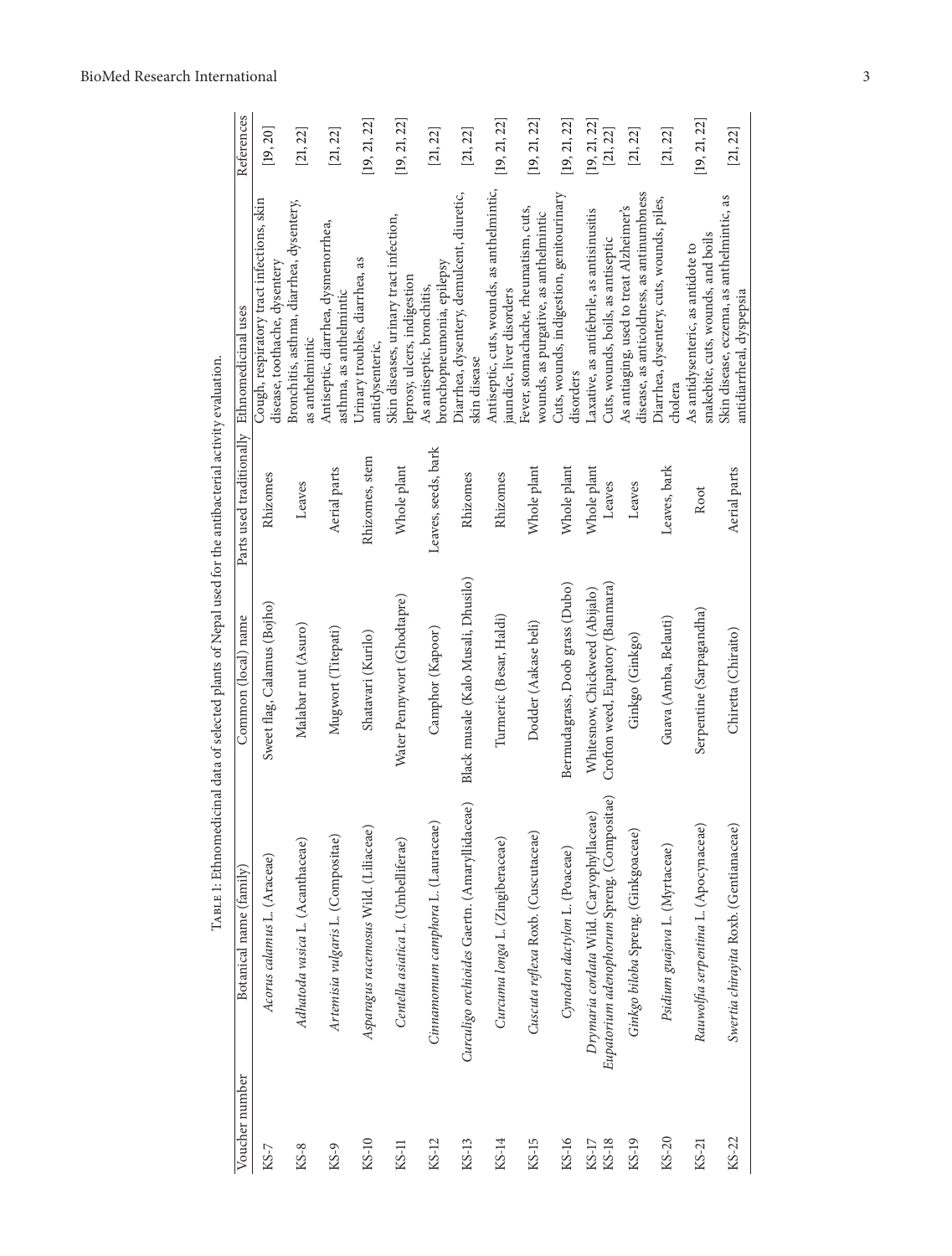|                                                                                                                                                                                                                                                                                                      |         |                                |           |       | Gram-negative bacteria                                                                                                                                 |                 |                          |                          |                          |                          |                          |                          | Gram-positive bacteria |                       |                          |
|------------------------------------------------------------------------------------------------------------------------------------------------------------------------------------------------------------------------------------------------------------------------------------------------------|---------|--------------------------------|-----------|-------|--------------------------------------------------------------------------------------------------------------------------------------------------------|-----------------|--------------------------|--------------------------|--------------------------|--------------------------|--------------------------|--------------------------|------------------------|-----------------------|--------------------------|
| Plant species                                                                                                                                                                                                                                                                                        | ESBL-EC | Ec                             | $\approx$ | Ğ     | MDR-ST                                                                                                                                                 | Ecl             | IRPA                     | Stm                      | $\infty$                 | ESBL-KP                  | MRSA                     | 圩                        | $\mathcal{S}a$         | $\mathcal{S}$         | Sal                      |
| Acorus calamus                                                                                                                                                                                                                                                                                       |         |                                | 3125      | I     | 12500                                                                                                                                                  | I               | 6250                     |                          |                          |                          | I                        | 6250                     |                        | 3125                  | 6250                     |
| Adhatoda vasica                                                                                                                                                                                                                                                                                      |         | 6250                           |           |       |                                                                                                                                                        |                 |                          |                          |                          |                          |                          |                          |                        | 12500                 | 12500                    |
| Artemisia vulgaris                                                                                                                                                                                                                                                                                   |         |                                | 3125      |       | 6250                                                                                                                                                   |                 | 6250                     | 6250                     |                          | 6250                     | 3125                     | 6250                     | 3125                   | 391                   |                          |
| Asparagus racemosus                                                                                                                                                                                                                                                                                  |         |                                |           |       | 12500                                                                                                                                                  |                 | 6250                     | I                        |                          | I                        | $\mid$                   | 12500                    |                        | 391                   |                          |
| Centella asiatica                                                                                                                                                                                                                                                                                    |         |                                |           |       | $\overline{\phantom{a}}$                                                                                                                               |                 | $\overline{\phantom{a}}$ | I                        |                          | I                        | 12500                    | I                        | 6250                   | 3125                  | 12500                    |
| Cinnamomum camphora                                                                                                                                                                                                                                                                                  |         | 6250                           | 6250      |       | I                                                                                                                                                      |                 |                          | 781                      |                          | 3125                     | $\bigg $                 | 3125                     | 3125                   | 49                    |                          |
| Curculigo orchioides                                                                                                                                                                                                                                                                                 |         | $\overline{\phantom{a}}$       | 12500     |       | $\overline{\phantom{a}}$                                                                                                                               | 6250            | 12500                    |                          |                          | 6250                     | 12500                    | $\bigg $                 | 12500                  | 49                    |                          |
| Curcuma longa                                                                                                                                                                                                                                                                                        |         | 6250                           | 1562      |       |                                                                                                                                                        |                 |                          |                          |                          |                          | 6250                     | 98                       | 3125                   | 195                   | 6250                     |
| Cuscuta reflexa                                                                                                                                                                                                                                                                                      |         | 12500                          | 1562      |       | 6250                                                                                                                                                   | 12500           | 6250                     | $\overline{\phantom{a}}$ |                          | 6250                     | 12500                    | 12500                    | 6250                   |                       | $\overline{\phantom{a}}$ |
| Cynodon dactylon                                                                                                                                                                                                                                                                                     | 1562    | 781                            | 781       |       | 1562                                                                                                                                                   | 6250            | 781                      | 1562                     | 6250                     | 391                      | 391                      | $\bigg $                 | 195                    | <b>781</b>            | 3125                     |
| Drymaria cordata                                                                                                                                                                                                                                                                                     |         |                                | 6250      |       | $\begin{array}{c} \hline \end{array}$                                                                                                                  | 12500           | 6250                     | 6250                     | $\overline{\phantom{a}}$ | 6250                     | 12500                    | $\overline{\phantom{a}}$ | 6250                   | 3125                  | 12500                    |
| Eupatorium adenophorum                                                                                                                                                                                                                                                                               |         | 12500                          | 12500     |       | 6250                                                                                                                                                   |                 | 3125                     | I                        | I                        | 6250                     | 3125                     | 3125                     | 3125                   | 6250                  |                          |
| Ginkgo biloba                                                                                                                                                                                                                                                                                        |         |                                |           |       | I                                                                                                                                                      |                 | I                        |                          |                          | $\overline{\phantom{a}}$ | 12500                    | 12500                    | 6250                   | 6250                  | 12500                    |
| Psidium guajava                                                                                                                                                                                                                                                                                      |         |                                | 12500     | 3125  | 6250                                                                                                                                                   | 6250            | 781                      | 3125                     | 6250                     | 3125                     | 6250                     | 3125                     | 6250                   | 3125                  |                          |
| Rauwolfia serpentina                                                                                                                                                                                                                                                                                 |         | 12500                          |           | 12500 | I                                                                                                                                                      | 6250            | 3125                     | 6250                     | $\overline{\phantom{a}}$ | 6250                     | 6250                     | 6250                     | 6250                   | 3125                  | 3125                     |
| Swertia chiravita                                                                                                                                                                                                                                                                                    |         | 12500                          | 12500     | I     | I                                                                                                                                                      | 3125            | I                        | I                        | I                        | 12500                    | 6250                     | I                        | 6250                   | I                     |                          |
| Gentamicin <sup>a</sup>                                                                                                                                                                                                                                                                              | 64      | $\overline{\vee}$              |           | 32    | $\triangledown$                                                                                                                                        | $\overline{16}$ | 64                       | $\triangledown$          | ▽                        | 64                       | $\overline{\phantom{a}}$ | $\overline{\phantom{a}}$ |                        |                       |                          |
| Vancomicin <sup>b</sup>                                                                                                                                                                                                                                                                              |         | $\begin{array}{c} \end{array}$ |           | I     | I                                                                                                                                                      |                 |                          | I                        | I                        | I                        | $\overline{\vee}$        | ▽                        | $\overline{\vee}$      | $\vec{\triangledown}$ | ▽                        |
| "-": not tested because plant extracts did not show the inhibitory effect by agar-well diffusion method or not suitable to test (for reference drug); Cf: Citrobacter freundii; Eci: Enterobacter cloacae; Ef: Enterococcus<br>faecalis, Ec: Escherichia coli (25922); ESBL-EC: extended-spectrum ß- |         |                                |           |       | lactamase-producing <i>Escherichia coli</i> ; ESBL-KP:extended-spectrum β-lactamase-producing-Kl <i>ebsiella pneumoniae</i> ; IRPA: imipenem-resistant |                 |                          |                          |                          |                          |                          |                          |                        |                       |                          |
| multidrug-resistant S <i>almonella typhis.Stm: Salmonella typhimurium; Vc: Vibrio cholerae. Ge</i> ntamicin and vancomycin were used as reference drugs for Gram-negative bacteria and Gram-positive bacteria, respectively.<br>Pseudomonas aeruginosa, Sa: Staphylococcus aureus (ATCC 25923); N    |         |                                |           |       | IRSA: methicillin-resistant Staphylococcus aureus; Sal: Streptococcus agalactiae; Se: Salmonella enteritidis; Sp: Streptococcus pyogenes; MDR-ST:      |                 |                          |                          |                          |                          |                          |                          |                        |                       |                          |
|                                                                                                                                                                                                                                                                                                      |         |                                |           |       |                                                                                                                                                        |                 |                          |                          |                          |                          |                          |                          |                        |                       |                          |
| a and $b$ = Reference drugs used for the Gram-negative and Gram-positive bacteria, respectively.                                                                                                                                                                                                     |         |                                |           |       |                                                                                                                                                        |                 |                          |                          |                          |                          |                          |                          |                        |                       |                          |

TABLE 2: Minimum inhibitory concentration (MIC,  $\mu$ g/mL) of ethanol plant extracts and reference antibiotics against bacteria. TABLE 2: Minimum inhibitory concentration (MIC,  $\mu$ g/mL) of ethanol plant extracts and reference antibiotics against bacteria.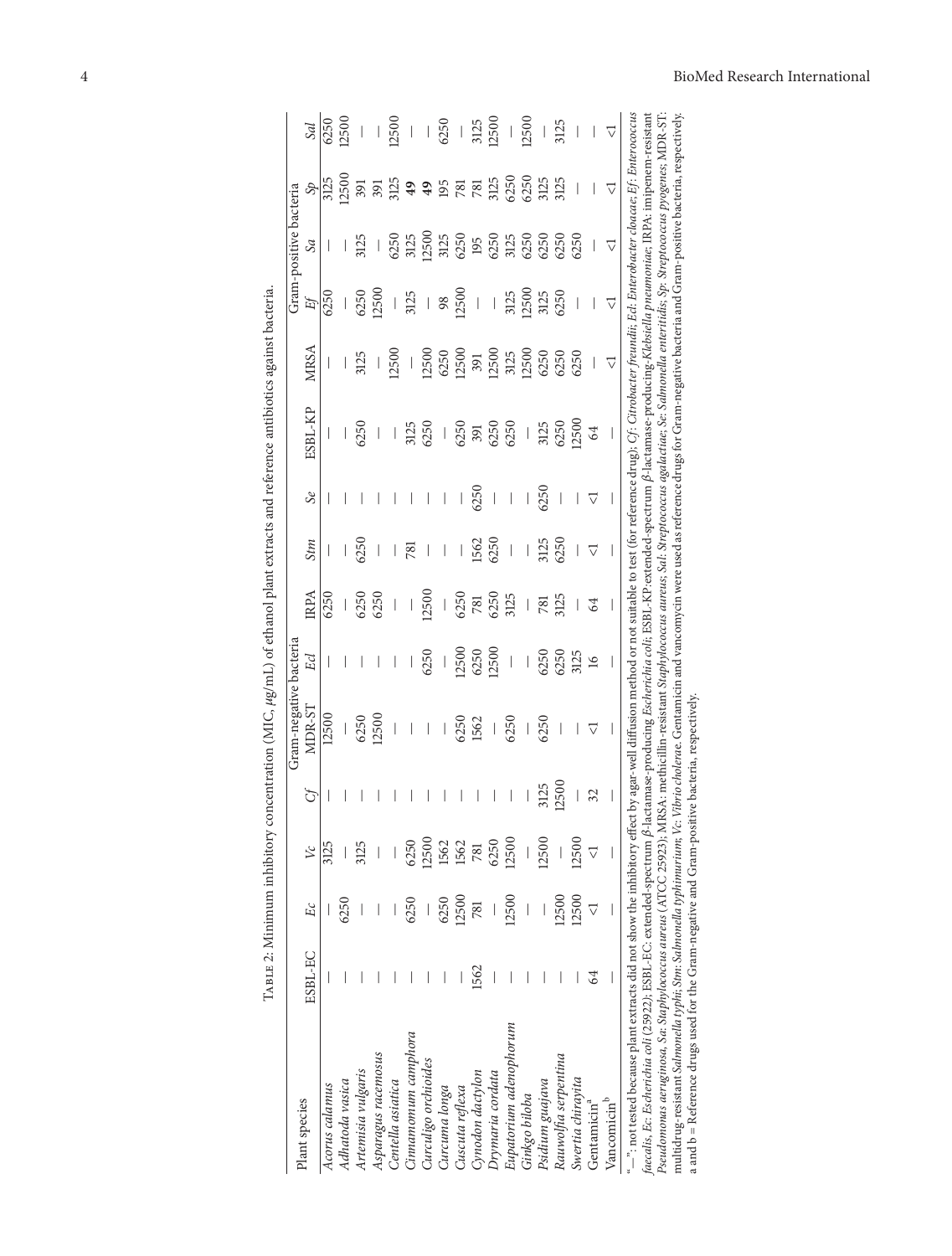| TABLE 3: MIC ( $\mu$ g/mL) of subfraction of ethanol extracts of Cynodon dactylon and reference antibiotics against bacteria. |  |
|-------------------------------------------------------------------------------------------------------------------------------|--|
|                                                                                                                               |  |

| Solvent system          |         | Gram-negative bacteria |          |    |          |     |                          |     |          |         |             | Gram-positive bacteria |        |          |          |  |
|-------------------------|---------|------------------------|----------|----|----------|-----|--------------------------|-----|----------|---------|-------------|------------------------|--------|----------|----------|--|
|                         | ESBL-EC | Ec                     | Vc       | Сf | MDR-ST   | Ecl | <b>IRPA</b>              | Stm | Se       | ESBL-KP | <b>MRSA</b> | Ef                     | Sa     | Sp       | Sal      |  |
| n-Hexane                |         |                        |          |    |          |     |                          | 500 |          |         |             |                        |        |          |          |  |
| Chloroform              | 250     | 63                     |          |    |          | 125 | $\overline{\phantom{m}}$ | 500 |          |         | 63          |                        | -31    |          |          |  |
| n-Butanol               |         |                        |          |    |          |     |                          |     |          | 250     | 125         | 500                    | 63     |          |          |  |
| Water                   |         |                        | 500      |    |          |     |                          |     |          |         |             |                        |        |          |          |  |
| Gentamicin <sup>a</sup> | 64      | <1                     | $\leq$ 1 | 32 | $\leq$ 1 | 16  | 64                       | <1  | $\leq$ 1 | 64      |             |                        |        |          |          |  |
| Vancomicin <sup>b</sup> |         |                        |          |    |          |     |                          |     |          |         | $<$ 1       | $\leq$                 | $\leq$ | $\leq$ 1 | $\leq$ 1 |  |

"-": not tested because plant extracts did not show the inhibitory effect by agar-well diffusion method or not suitable to test (for reference drug); *Cf* : *Citrobacter freundii*; *Ecl*: *Enterobacter cloacae*; *Ef* : *Enterococcus faecalis*; *Ec*: *Escherichia coli* (25922*)*; ESBL-EC: extended-spectrum -lactamase-producing *Escherichia coli*; ESBL-KP: extended-spectrum  $\beta$ -lactamase-producing-Klebsiella pneumoniae; IRPA: imipenem-resistant *Pseudomonas aeruginosa*; Sa: Staphylococcus aureus (ATCC 25923)*;* MRSA: methicillin-resistant *Staphylococcus aureus*; *Sal*: *Streptococcus agalactiae*; *Se*: *Salmonella enteritidis*; *Sp*: *Streptococcus pyogenes*; MDR*-*ST: multidrug-resistant *Salmonella typhi*; *Stm*: *Salmonella typhimurium*; *Vc*: *Vibrio cholera*e; a and b: gentamicin and vancomycin were used as reference drugs for Gram-negative bacteria and Gram-positive bacteria, respectively.

infections. *C. dactylon* extract showed a broad-spectrum antibacterial activity compared to other extracts inhibiting 12 bacterial species including MDR-ST, ESBL-EC, ESBL-KP, and MRSA with MIC values ranging from 391 to 3125  $\mu$ g/mL (Table 2). Therefore, ethanolic extractof *C. dactylon* fractionated into different solvents to evaluate its antibacterial property and chloroform fraction exhibited good inhibitory effect with MIC values ranging from 31 to  $250 \mu g/mL$  (Table 3). The minimum bactericidal concentration (MBC) values of the plant extracts against tested bacterial species were also found largely higher and ranged from 98 to  $>25,000 \mu g/mL$ (Supplemental Table 3). The observed MIC and MBC values of the plant extracts in this study are in a range or lower than the values of other plant extracts reported from different countries [13–15], but are higher than those values that have been reported in a number of reports [11, 16, 17]. The high temperature during soxhlet extraction in our study might be responsible for the degradation of antibacterial active ingredients.

In our study, the plant extracts from *C. longa*, *G. biloba,* and *R. serpentina* were demonstrated to inhibit the growth of all tested Gram-positive bacteria, whereas only the plant extract from *C. dactylon*was observed to inhibit the growth of all tested Gram-negative bacteria except *C. freundii* (Table 2 and Supplemental Table 2). Recent studies on antimicrobial effect of *C. dactylon* had shown that it is also effective against some other bacteria, such as *Bacillus subtilis* and *Aeromonas hydrophila* [18]. Although certain number of extracts exhibited good antibacterial potency, in contrary to our expectation, a limited antibacterial potency of some plants suggest that there is no complete agreement between the traditional use of medicinal plants in the crude form for the remedy of infectious diseases. Further study, however, is still warranted to explore their effectiveness to inhibit the growth of parasites, viruses, and/or fungi. Another possibility for the limited antibacterial potency of some plants may be due to soxhlet extraction method and use of crude extracts. Instead of it, percolation extraction, subfraction, semipure compound, or pure compounds isolated from these plants might exhibit better antibacterial activity. Although we have shown the potent *in vitro* activity of few traditional plant extracts (e.g., *C. camphora, C. orchioides, and C. longa*) for certain bacteria, we are not certain about if such activity will be translated *in vivo.* Future epidemiological studies are necessary to understand the effectiveness/impact of use of extracts from such medicinal plants in population.

# **4. Conclusion**

In this study we evaluated the antibacterial activity of 16 commonly used traditional medicinal plants from Nepal. Some extracts displayed a potent antibacterial activity with MIC <100  $\mu$ g/mL, indicating that these plants could be a good source for the antibacterials to combat MDR bacterial infections. Further studies are necessary for these potent plant extracts to evaluate the other parameters of antimicrobial efficacy (e.g., *in vivo* efficacy, toxicity, and antimycobacterial, antiviral, and antiparasitic activity).

# **Conflict of Interests**

The authors declare that there is no conflict of interests.

## **Acknowledgments**

The authors would like to thank Mr. Puran Prasad Kurmi, National Herbarium and Plant Laboratories, Kathmandu, for helping them in identification of plants. They are thankful to the staff of Nepal Academy of Science and Technology (NAST), Lalitpur, Nepal, for their cooperation during the study.

#### **References**

- [1] H. W. Boucher, G. H. Talbot, J. S. Bradley et al., "Bad bugs, no drugs: no ESKAPE! An update from the Infectious Diseases Society of America," *Clinical Infectious Diseases*, vol. 48, no. 1, pp. 1–12, 2009.
- [2] H. Giamarellou, "Multidrug-resistant Gram-negative bacteria: how to treat and for how long," *International Journal of Antimicrobial Agents*, vol. 36, Supplement 2, pp. S50–S54, 2010.